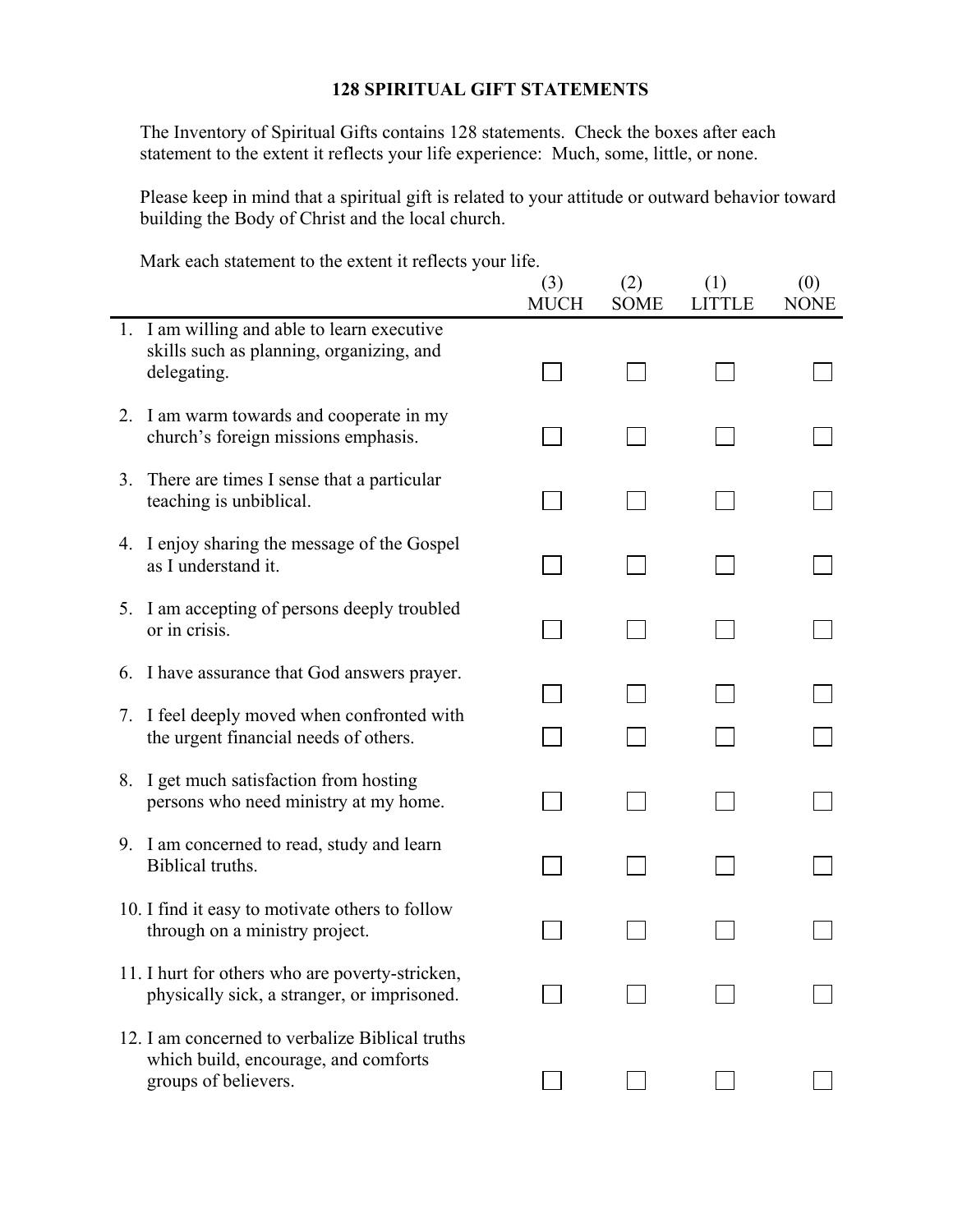| Mark each statement to the extent it reflects your life.                                                                              | (3)<br><b>MUCH</b> | (2)<br><b>SOME</b> | (1)<br><b>LITTLE</b> | (0)<br><b>NONE</b> |
|---------------------------------------------------------------------------------------------------------------------------------------|--------------------|--------------------|----------------------|--------------------|
| 13. I am ready to commit myself to care for<br>the spiritual welfare of a group of<br>young Christians.                               |                    |                    |                      |                    |
| 14. I usually have a readiness to take on<br>helping roles.                                                                           |                    |                    |                      |                    |
| 15. I have a strong conviction that Biblical<br>truths should be understood accurately<br>and be applied to current living.           |                    |                    |                      |                    |
| 16. I have a reverence for God and His will<br>for my life.                                                                           |                    |                    |                      |                    |
| 17. I do well in evaluating results from<br>studies on the effectiveness of a major<br>church program.                                |                    |                    |                      |                    |
| 18. I am frustrated when there is little<br>opportunity to minister to those of<br>different customs or language.                     |                    |                    |                      |                    |
| 19. I receive affirmation from mature<br>Christians that I am able to distinguish<br>spiritual untruth from supernatural<br>insights. |                    |                    |                      |                    |
| 20. I wish to relate to non-Christians so I<br>can share my faith.                                                                    |                    |                    |                      |                    |
| 21. I am sensitive and sympathetic to<br>persons who seem to be suffering or<br>mentally ill.                                         |                    |                    |                      |                    |
| 22. I feel joy in persisting in prayer for<br>specific needs.                                                                         |                    |                    |                      |                    |
| 23. I am willing to maintain a lower<br>standard of living to benefit God's<br>Word.                                                  |                    |                    |                      |                    |
| 24. I am comfortable with opening my<br>home to others regardless of how neat<br>or clean it is.                                      |                    |                    |                      |                    |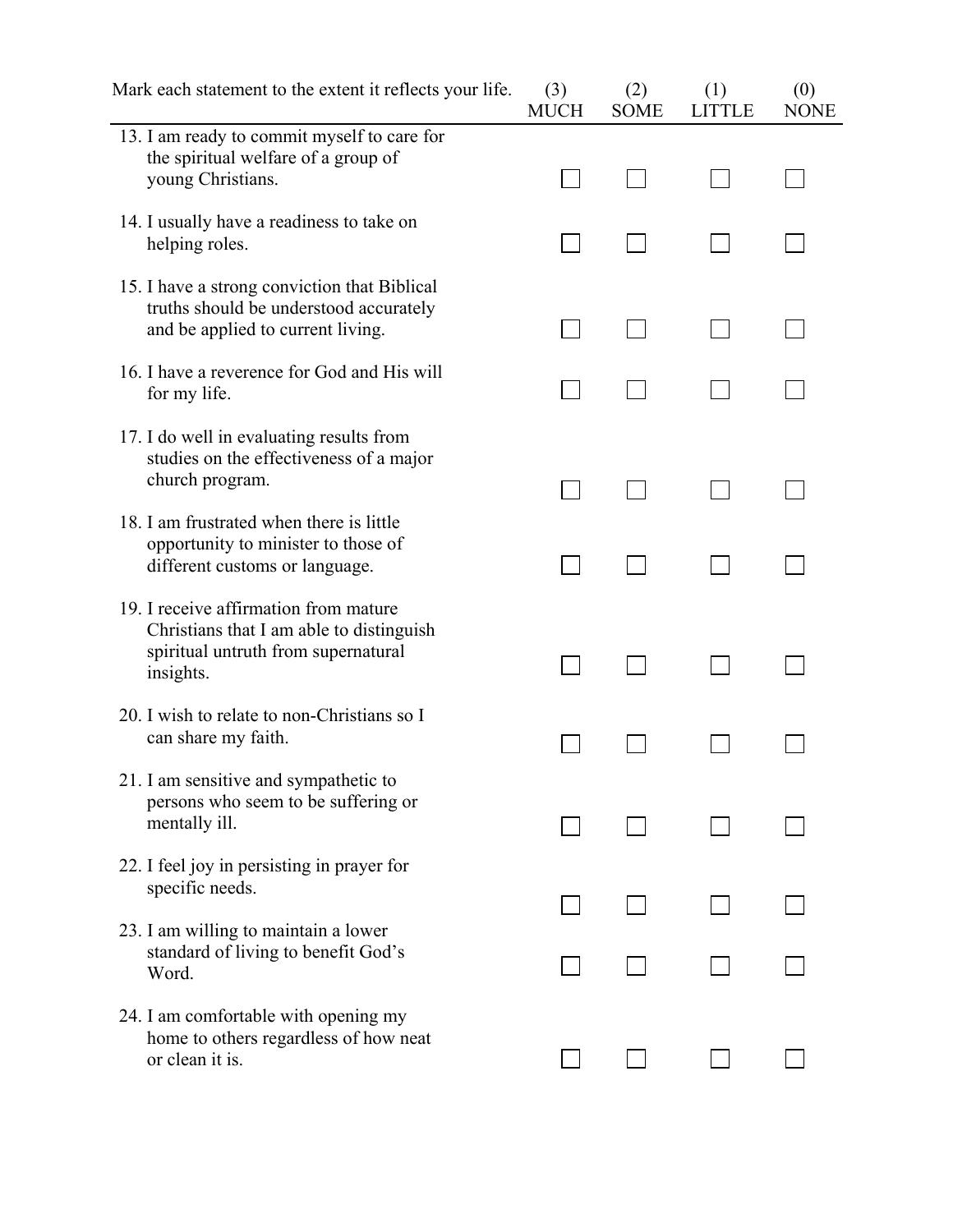| Mark each statement to the extent it reflects your life.                                                           | (3)<br><b>MUCH</b> | (2)<br><b>SOME</b> | (1)<br><b>LITTLE</b> | (0)<br><b>NONE</b> |
|--------------------------------------------------------------------------------------------------------------------|--------------------|--------------------|----------------------|--------------------|
| 25. Paul's concern (Col. 1:10) that I be<br>"increasing in the knowledge of God"<br>is something I take seriously. |                    |                    |                      |                    |
| 26. I would enjoy guiding a group of<br>people to achieve their desired ends.                                      |                    |                    |                      |                    |
| 27. I desire to do acts of love and kindness<br>for those who cannot or will not return<br>them.                   |                    |                    |                      |                    |
| 28. I enjoy sharing a hymn, lesson or Bible<br>interpretation so that all believers<br>present may learn.          |                    |                    |                      |                    |
| 29. I sense a need to select disciples and<br>equip them to serve one another.                                     |                    |                    |                      |                    |
| 30. I would rather be a supportive<br>background person than a "performer."                                        |                    |                    |                      |                    |
| 31. I enjoy knowing the meaning of key<br>words in Scripture.                                                      |                    |                    |                      |                    |
| 32. I effectively solve problems using<br>Biblical principles.                                                     |                    |                    |                      |                    |
| 33. I am able to organize ideas, people,<br>things and time for more effective<br>ministry.                        |                    |                    |                      |                    |
| 34. I am concerned to take part in starting<br>a new local church.                                                 |                    |                    |                      |                    |
| 35. I am able to differentiate between<br>demonic influence and mental illness.                                    |                    |                    |                      |                    |
| 36. I am at ease in sharing how Christ is<br>my Savior and Lord.                                                   |                    |                    |                      |                    |
| 37. I am willing to be called alongside<br>another person seeking my<br>encouragement, challenge, or advice.       |                    |                    |                      |                    |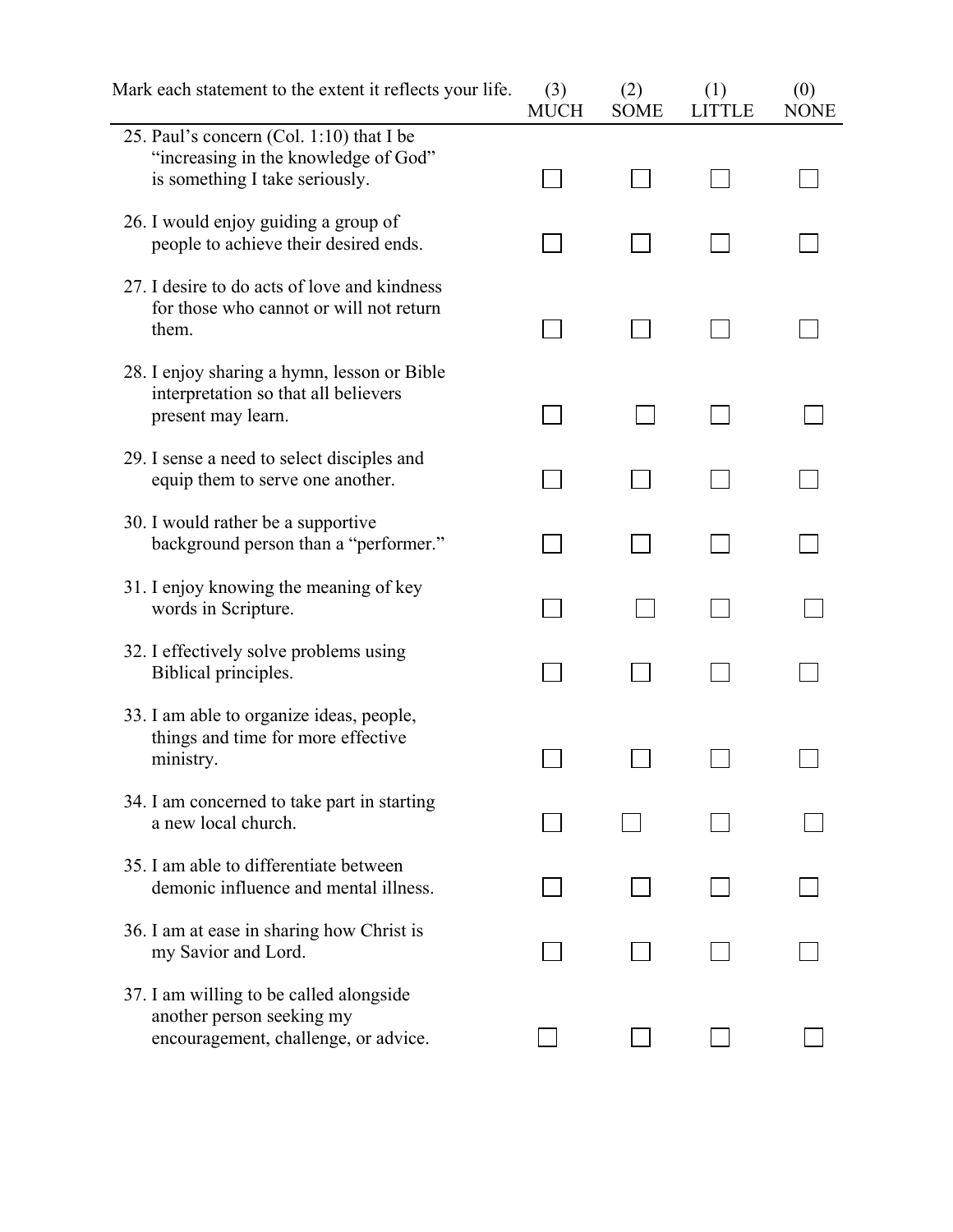| Mark each statement to the extent it reflects your life.                                                                  | (3)<br><b>MUCH</b> | (2)<br><b>SOME</b> | (1)<br><b>LITTLE</b> | (0)<br><b>NONE</b> |
|---------------------------------------------------------------------------------------------------------------------------|--------------------|--------------------|----------------------|--------------------|
| 38. I depend upon God's resources and<br>guidance to an unusual degree.                                                   |                    |                    |                      |                    |
| 39. I consider all that I own or am as<br>resources for stewardship to God.                                               |                    |                    |                      |                    |
| 40. I am willing to use my home<br>furnishings and personal belongings to<br>serve others outside my immediate<br>family. |                    |                    |                      |                    |
| 41. I am moved to study Scriptures so as<br>to be unashamed in accurately<br>handling it.                                 |                    |                    |                      |                    |
| 42. I often assume responsibility when no<br>official leaders are designated.                                             |                    |                    |                      |                    |
| 43. I am content to serve the suffering or<br>undeserving.                                                                |                    |                    |                      |                    |
| 44. I prefer congregational preaching<br>which explains and applies Biblical<br>truths.                                   |                    |                    |                      |                    |
| 45. I enjoy having responsibility for the<br>growth of a group of Christians.                                             |                    |                    |                      |                    |
| 46. I am satisfied to express my skills by<br>helping others in charge.                                                   |                    |                    |                      |                    |
| 47. I believe that the teaching-learning<br>process is vital to local church growth.                                      |                    |                    |                      |                    |
| 48. Others often ask me for workable<br>ideas or alternatives.                                                            |                    |                    |                      |                    |
| 49. I am able to lead a committee or group<br>in making decisions together.                                               |                    |                    |                      |                    |
| 50. I desire to serve in a cross-cultural<br>situation.                                                                   |                    |                    |                      |                    |
| 51. I see the difference between truth and<br>error.                                                                      |                    |                    |                      |                    |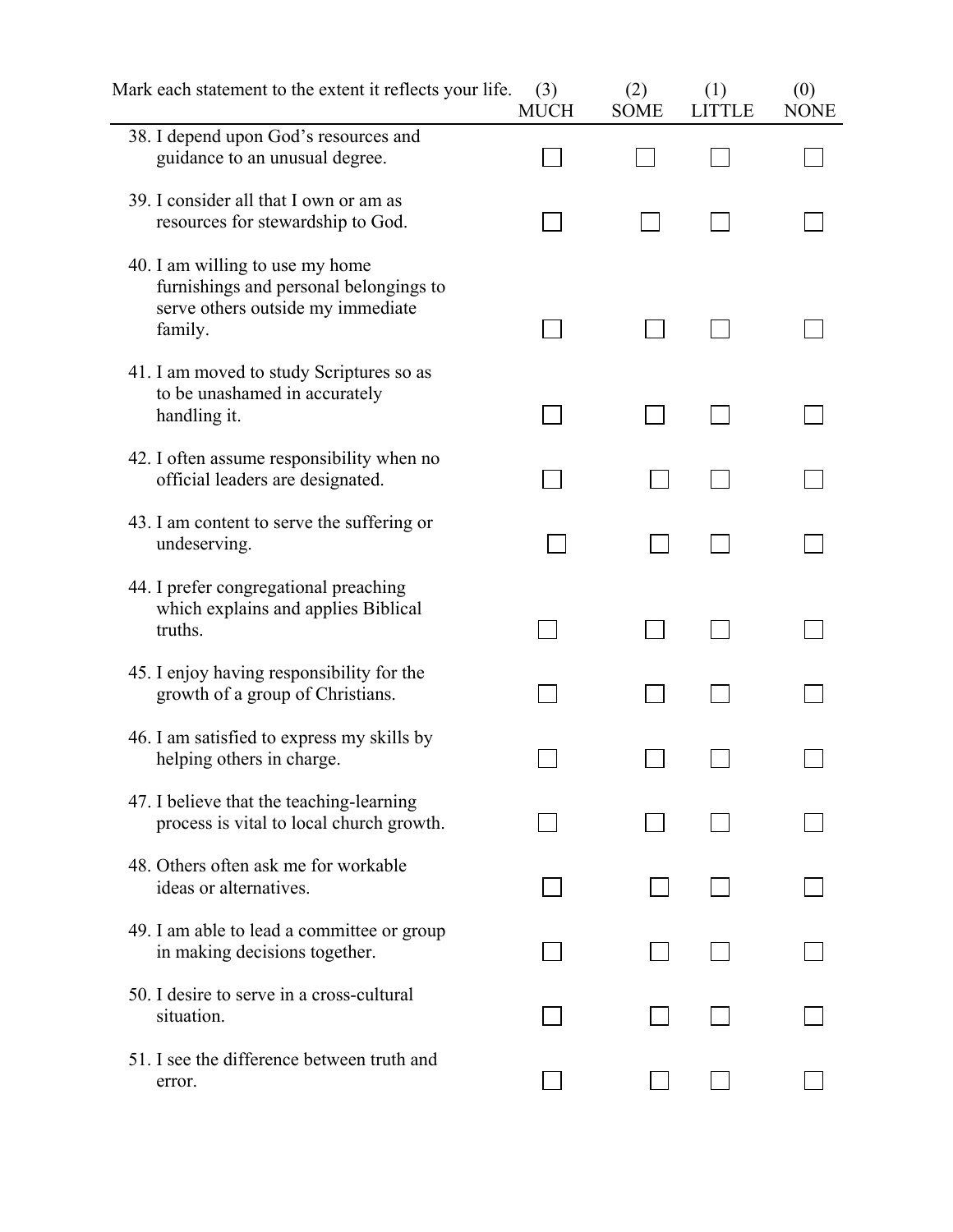| Mark each statement to the extent it reflects your life. (3)                                                                  | <b>MUCH</b> | (2)<br><b>SOME</b> | (1)<br><b>LITTLE</b> | (0)<br><b>NONE</b> |  |
|-------------------------------------------------------------------------------------------------------------------------------|-------------|--------------------|----------------------|--------------------|--|
| 52. I am concerned to communicate my<br>personal relationship with Christ to<br>others.                                       |             |                    |                      |                    |  |
| 53. I have compassion towards those who<br>are broken hearted, addicted or<br>oppressed.                                      |             |                    |                      |                    |  |
| 54. I am comfortable around people who<br>pray a lot for others.                                                              |             |                    |                      |                    |  |
| 55. I am concerned that the money I give<br>be used as efficiently as possible for<br>God.                                    |             |                    |                      |                    |  |
| 56. I take pleasure with an open heart in<br>using our home to serve people in<br>need of shelter or healing.                 |             |                    |                      |                    |  |
| 57. I long to share with others the Biblical<br>insights I discover.                                                          |             |                    |                      |                    |  |
| 58. I am willing to persuade others to<br>move towards Biblical objectives.                                                   |             |                    |                      |                    |  |
| 59. I am cheerful, available and involved<br>in hospital, prison, or similar<br>visitation.                                   |             |                    |                      |                    |  |
| 60. I am not afraid to speak boldly about<br>evil in worldly systems, such as<br>government.                                  |             |                    |                      |                    |  |
| 61. I am concerned to guard my group of<br>Christian followers from those who<br>name themselves as enemies of<br>Christians. |             |                    |                      |                    |  |
| 62. I am content to perform menial jobs or<br>jobs considered unimportant by other<br>people.                                 |             |                    |                      |                    |  |
| 63. I have a strong concern to relate<br>Biblical truths to life.                                                             |             |                    |                      |                    |  |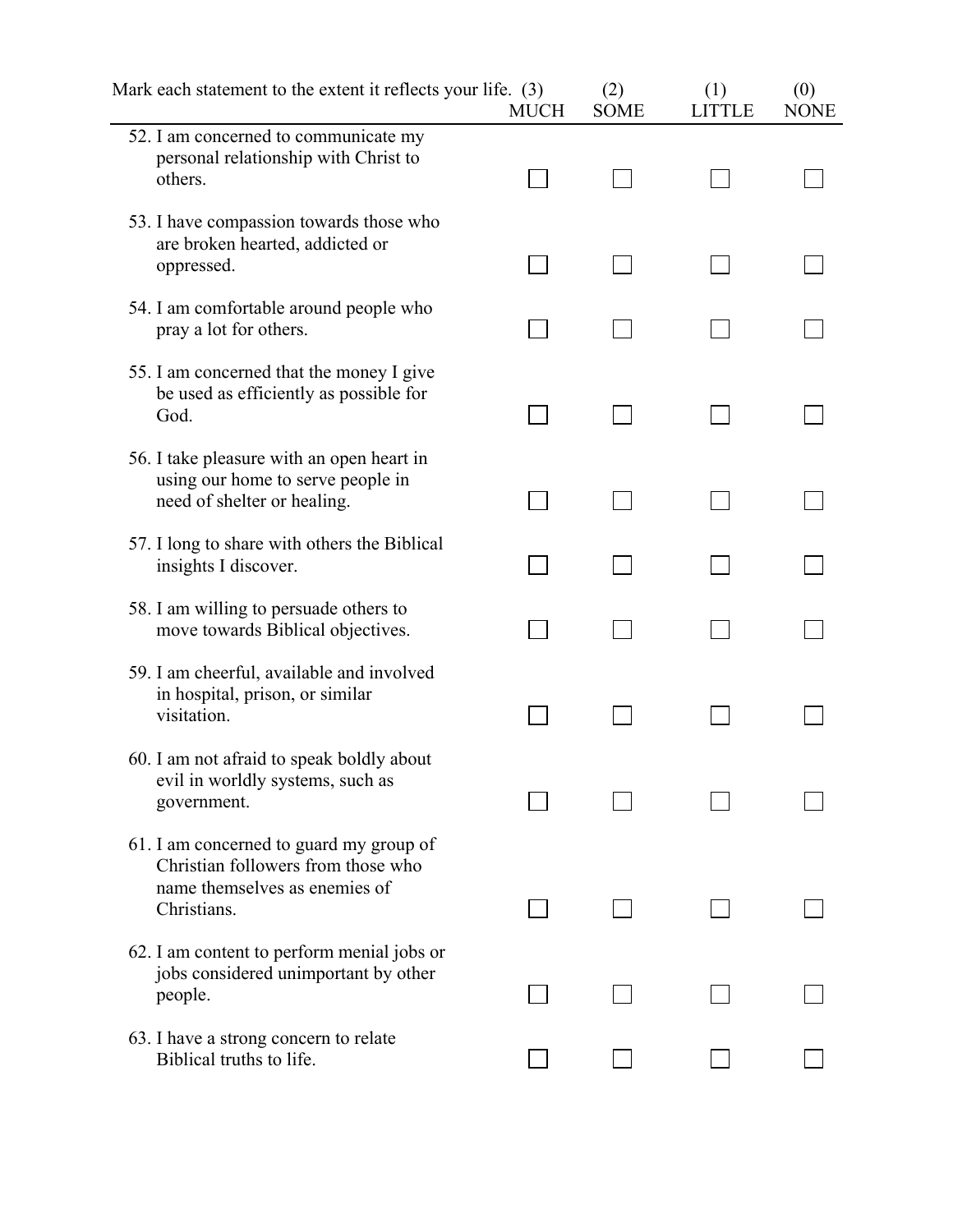| Mark each statement to the extent it reflects your life. (3)                                                             | <b>MUCH</b> | (2)<br><b>SOME</b> | (1)<br><b>LITTLE</b> | (0)<br><b>NONE</b> |  |
|--------------------------------------------------------------------------------------------------------------------------|-------------|--------------------|----------------------|--------------------|--|
| 64. I am concerned that interpersonal<br>relationships be peaceable, reasonable,<br>and without partiality of hypocrisy. |             |                    |                      |                    |  |
| 65. I am able to recruit Christians to<br>express their strengths or fits in<br>service.                                 |             |                    |                      |                    |  |
| 66. I enjoy soul winning or witnessing in<br>an unfamiliar setting.                                                      |             |                    |                      |                    |  |
| 67. I judge well between the inadequate<br>and the acceptable, or between evil<br>and good.                              |             |                    |                      |                    |  |
| 68. I enjoy being an instrument of God in<br>"drawing the net" so that unbelievers<br>receive Christ as Savior.          |             |                    |                      |                    |  |
| 69. I verbally encourage the weak,<br>wavering or troubled.                                                              |             |                    |                      |                    |  |
| 70. I trust in the presence and power of<br>God for the apparently impossible.                                           |             |                    |                      |                    |  |
| 71. I give cheerfully that God's work be<br>extended and helped.                                                         |             |                    |                      |                    |  |
| 72. I am happy to add someone to our<br>family temporarily in order to provide<br>a helping or healing ministry.         |             |                    |                      |                    |  |
| 73. I learn Biblical truths easily.                                                                                      |             |                    |                      |                    |  |
| 74. I usually know where I am going and<br>can influence other Christians in that<br>direction.                          |             |                    |                      |                    |  |
| 75. I work joyfully with persons ignored<br>by the majority.                                                             |             |                    |                      |                    |  |
| 76. "Telling forth" for God by instructing<br>and warning large numbers of His<br>people is my style.                    |             |                    |                      |                    |  |
| 77. It is important to me to know and be<br>well-known by followers I serve and<br>guide.                                |             |                    |                      |                    |  |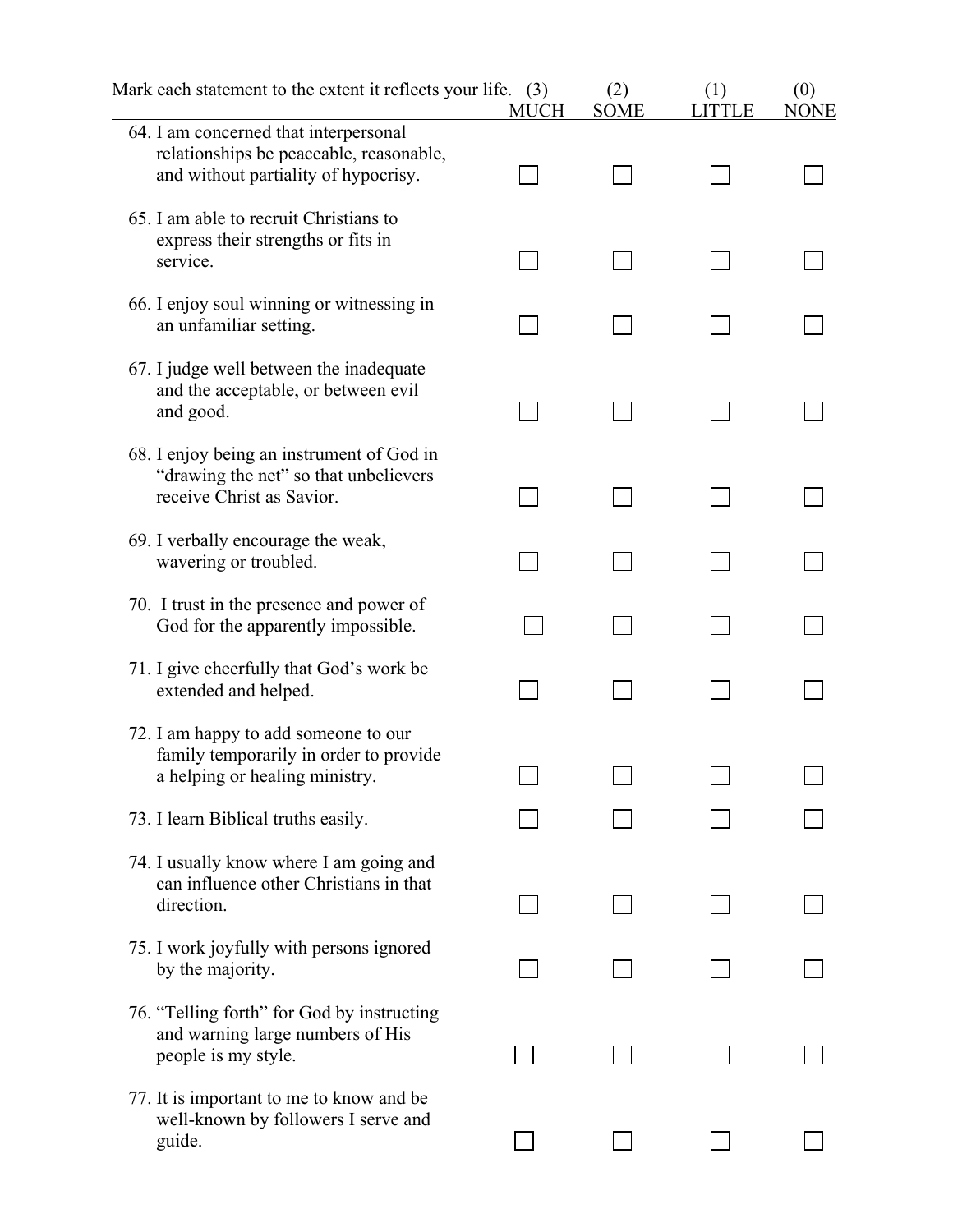| Mark each statement to the extent it reflects your life. (3)                                                                                | <b>MUCH</b> | (2)<br><b>SOME</b> | (1)<br><b>LITTLE</b> | (0)<br><b>NONE</b> |  |
|---------------------------------------------------------------------------------------------------------------------------------------------|-------------|--------------------|----------------------|--------------------|--|
| 78. I enjoy typing, filing, recording<br>minutes, or similar church-related<br>tasks.                                                       |             |                    |                      |                    |  |
| 79. I have the ability to concisely instruct<br>listeners in the precise meaning of<br>words and passages in Scripture.                     |             |                    |                      |                    |  |
| 80. I apply Biblical truths effectively in<br>my life.                                                                                      |             |                    |                      |                    |  |
| 81. I am effective in delegating<br>responsibility to others.                                                                               |             |                    |                      |                    |  |
| 82. I adapt well in a different culture in<br>order to evangelize, to minister the<br>Word, or to be a support person to<br>such ministers. |             |                    |                      |                    |  |
| 83. I have insights that help me discern<br>any errors in a Biblical interpretation<br>given by another.                                    |             |                    |                      |                    |  |
| 84. I share joyfully what Christ has done<br>for me.                                                                                        |             |                    |                      |                    |  |
| 85. I verbally challenge the spiritually<br>apathetic.                                                                                      |             |                    |                      |                    |  |
| 86. I have a conviction that God is active.<br>in my daily affairs.                                                                         |             |                    |                      |                    |  |
| 87. I give things freely and with delight<br>because I love God.                                                                            |             |                    |                      |                    |  |
| 88. I have a knack for helping strangers<br>feel at home.                                                                                   |             |                    |                      |                    |  |
| 89. I readily acquire and master facts and<br>principles of Biblical truths.                                                                |             |                    |                      |                    |  |
| 90. Normally my Christian character,<br>lifestyle and behavior seem to<br>motivate others to follow me.                                     |             |                    |                      |                    |  |
| 91. I would enjoy visiting in hospitals or<br>elderly homes and being an agent of<br>blessing to others.                                    |             |                    |                      |                    |  |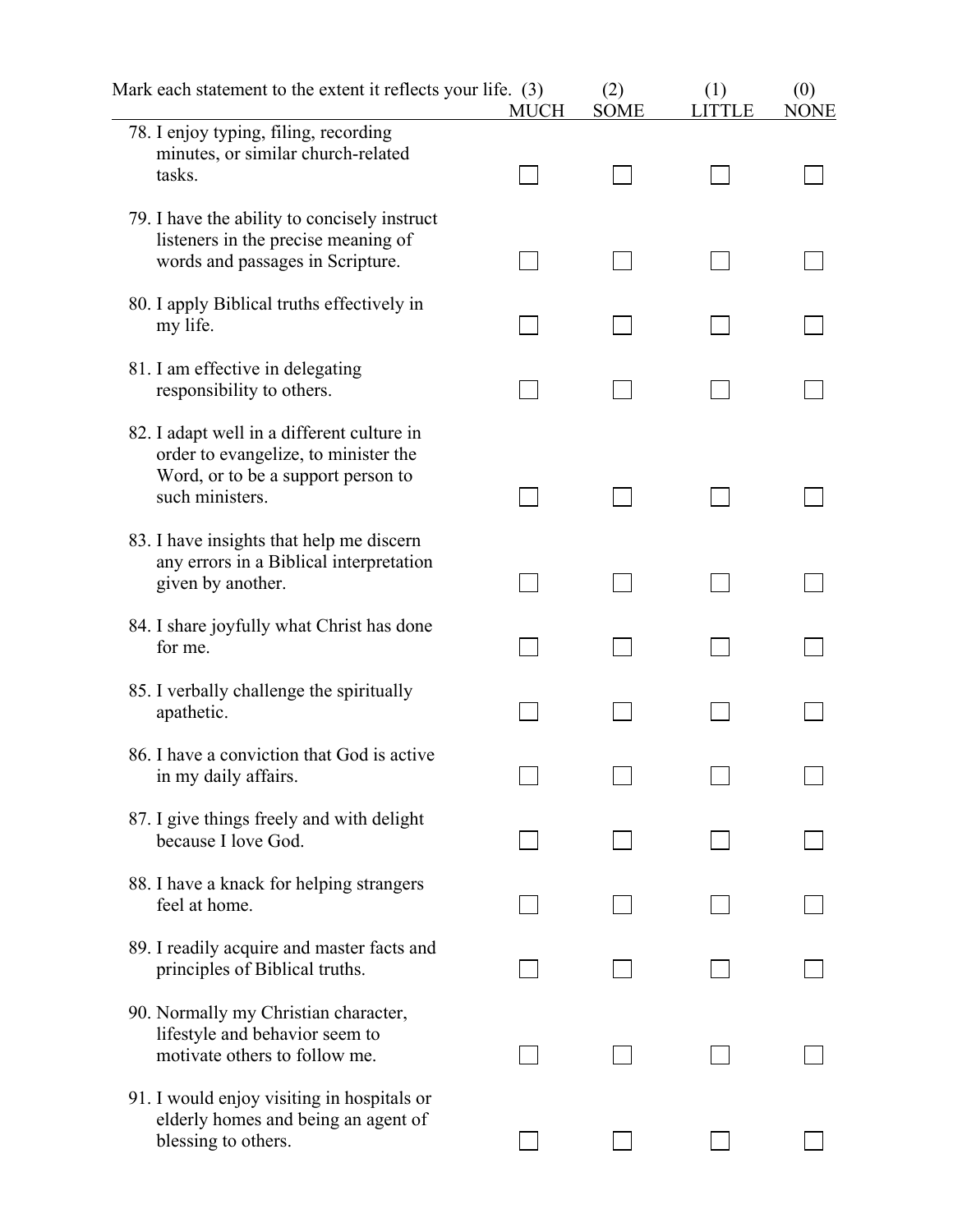| Mark each statement to the extent it reflects your life. (3)                                              | <b>MUCH</b> | (2)<br><b>SOME</b> | (1)<br>LITTLE | (0)<br><b>NONE</b> |  |
|-----------------------------------------------------------------------------------------------------------|-------------|--------------------|---------------|--------------------|--|
| 92. I communicate truths of God in a clear<br>compelling fashion to large audiences.                      |             |                    |               |                    |  |
| 93. I sacrificially give of myself for young<br>or straying Christians.                                   |             |                    |               |                    |  |
| 94. Ushering, cleaning, or supporting<br>tasks in a church-related facility suits<br>me well.             |             |                    |               |                    |  |
| 95. I explain well the New Testament to<br>others.                                                        |             |                    |               |                    |  |
| 96. I make what appears to be correct<br>decisions for my life.                                           |             |                    |               |                    |  |
| 97. I am able to plan action goals for<br>ministry with others.                                           |             |                    |               |                    |  |
| 98. I have or could learn another language<br>well enough to help start a church.                         |             |                    |               |                    |  |
| 99. I am able to identify that which is false<br>to Christ's teachings.                                   |             |                    |               |                    |  |
| 100. Unbelievers understand when I<br>explain what it means that Jesus is the<br>Christ.                  |             |                    |               |                    |  |
| 101. I would feel comfortable being an<br>instrument for dislodging the<br>complacent and redirecting the |             |                    |               |                    |  |
| wayward in face-to-face encounters.                                                                       |             |                    |               |                    |  |
| 102. I believe God will keep his promises<br>in spite of circumstances.                                   |             |                    |               |                    |  |
| 103. I am able to earn much money for<br>giving to the Lord's work.                                       |             |                    |               |                    |  |
| 104. I am comfortable with graciously<br>providing food and lodging to those in<br>need.                  |             |                    |               |                    |  |
| 105. I have the ability to discover Biblical<br>principles for myself.                                    |             |                    |               |                    |  |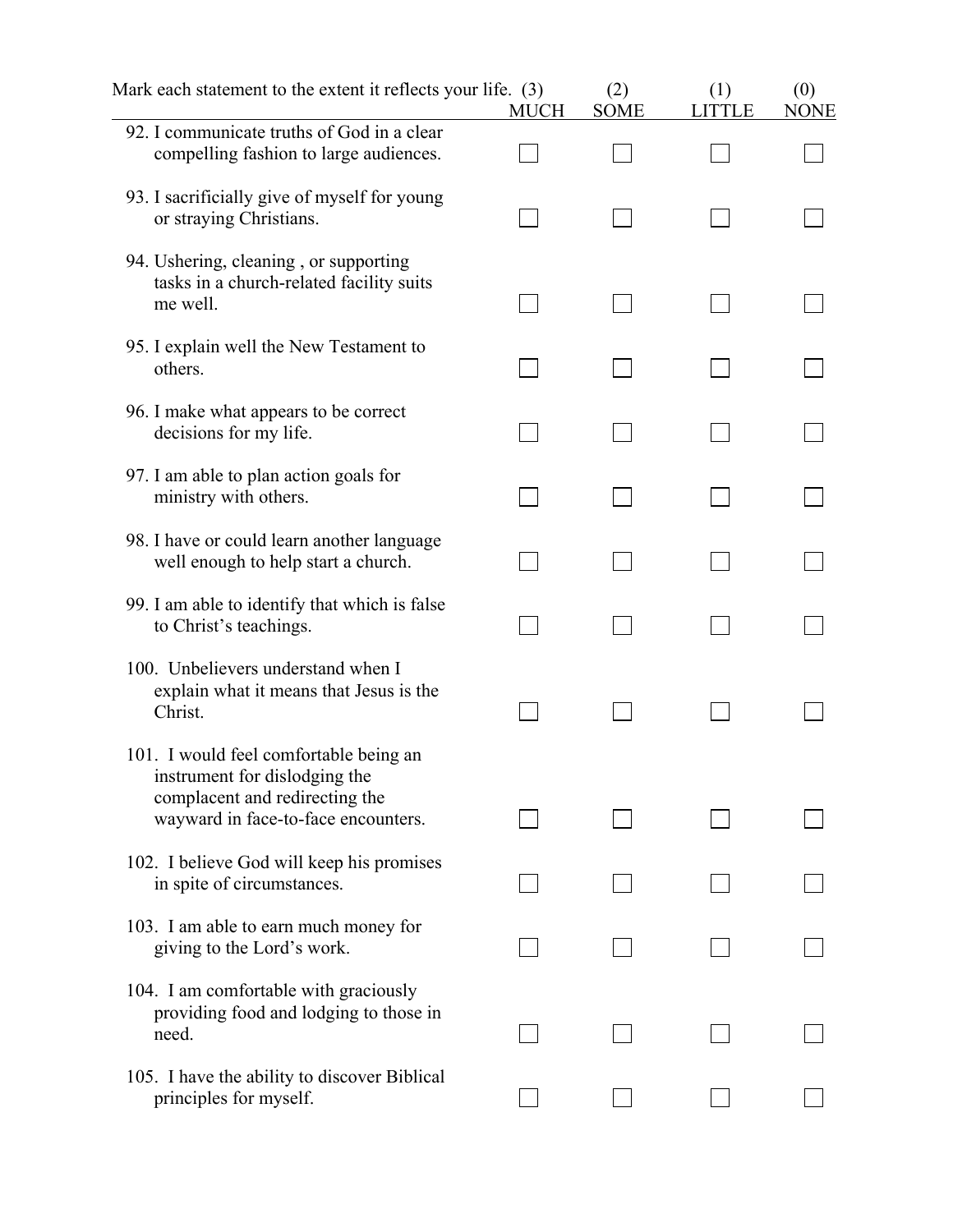| Mark each statement to the extent it reflects your life. (3)                                                                         | <b>MUCH</b> | (2)<br><b>SOME</b> | (1)<br>LITTLE | (0)<br><b>NONE</b> |  |
|--------------------------------------------------------------------------------------------------------------------------------------|-------------|--------------------|---------------|--------------------|--|
| 106. Others follow me because I have<br>knowledge or skills effectively used in<br>serving my church.                                |             |                    |               |                    |  |
| 107. I have the ability to spare other<br>persons from punishment or penalties<br>they justly deserve.                               |             |                    |               |                    |  |
| 108. I proclaim God's truth in an inspiring<br>and enthusiastic way.                                                                 |             |                    |               |                    |  |
| 109. I am able to feed followers in Christ<br>by guiding them through selected<br>Bible passages.                                    |             |                    |               |                    |  |
| 110. I am able to be a teacher's aide in a<br>class, or to do a similar helping task.                                                |             |                    |               |                    |  |
| 111. When I communicate Biblical truths<br>to others, it effects changes in<br>knowledge, attitudes, values or<br>conduct.           |             |                    |               |                    |  |
| 112. The choices I make for activities in<br>Christian service usually work well.                                                    |             |                    |               |                    |  |
| 113. I can win wide acceptance from<br>church members for major changes<br>involving effective procedures.                           |             |                    |               |                    |  |
| 114. I am able to help in starting new<br>churches in a different language and<br>culture.                                           |             |                    |               |                    |  |
| 115. I can see through phonies before<br>their falseness is clearly evident to<br>others.                                            |             |                    |               |                    |  |
| 116. I would remain spiritually strong in<br>the company of unbelievers and would<br>use every opportunity to win some to<br>Christ. |             |                    |               |                    |  |
| 117. I am able to counsel effectively the<br>perplexed, guilty or addicted.                                                          |             |                    |               |                    |  |
| 118. I have received from God an unusual<br>assurance that he would fulfill some<br>purpose.                                         |             |                    |               |                    |  |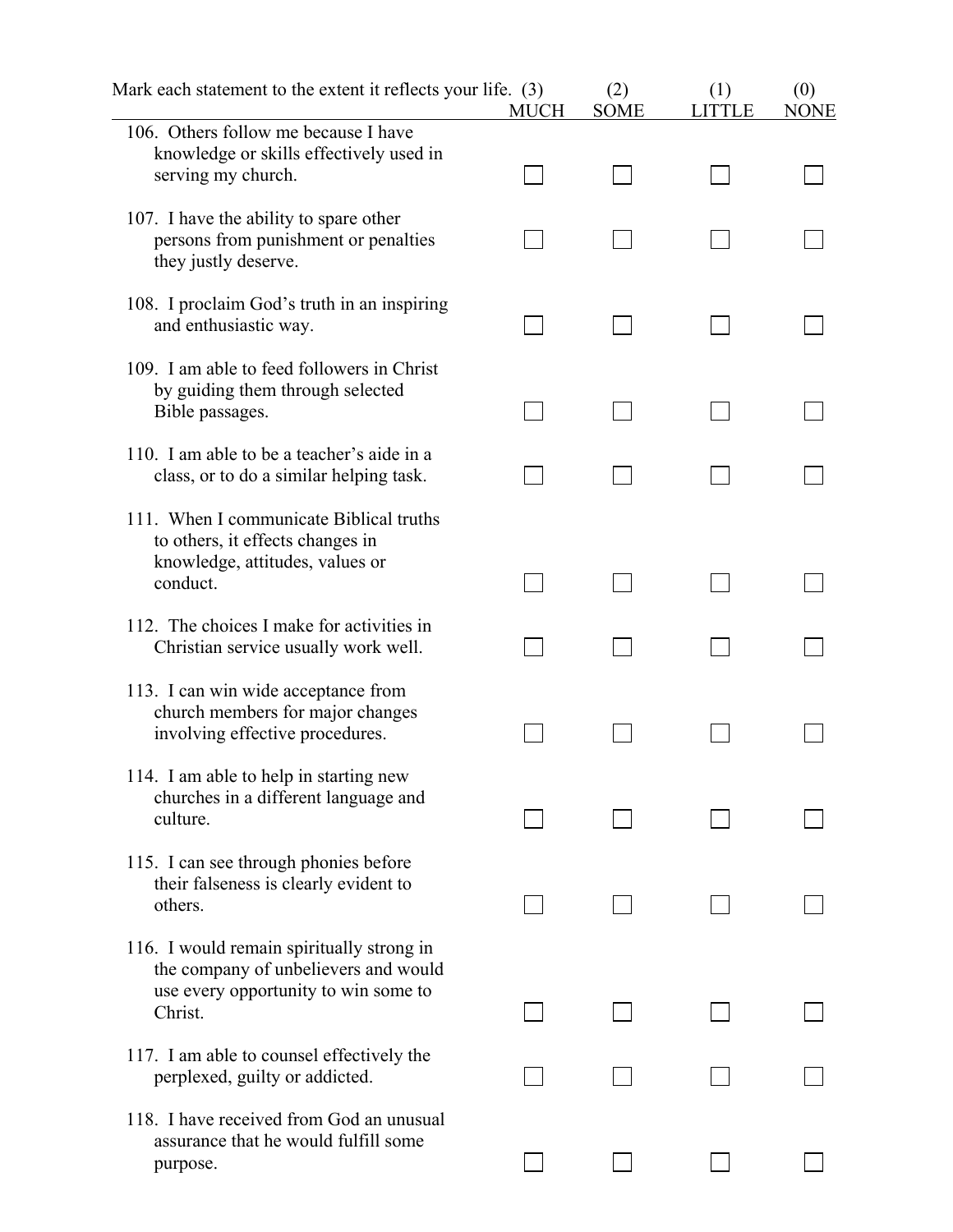| Mark each statement to the extent it reflects your life. (3)                                                                      | <b>MUCH</b> | (2)<br><b>SOME</b> | (1)<br>LITTLE | (0)<br><b>NONE</b> |  |
|-----------------------------------------------------------------------------------------------------------------------------------|-------------|--------------------|---------------|--------------------|--|
| 119. I manage money well in order to<br>give liberally to God's work.                                                             |             |                    |               |                    |  |
| 120. I show a genuine graciousness<br>towards and appreciation of each guest<br>at my/our home.                                   |             |                    |               |                    |  |
| 121. I have insights into Biblical truths<br>that bring conviction to my mind and<br>heart.                                       |             |                    |               |                    |  |
| 122. I am able to adjust my leadership<br>style so it is appropriate for the<br>maturity of those working with me.                |             |                    |               |                    |  |
| 123. I am able to talk cheerfully with<br>prisoners, or lonely shut-ins.                                                          |             |                    |               |                    |  |
| 124. I have been able to reveal God's<br>future events in general terms through<br>Bible teaching.                                |             |                    |               |                    |  |
| 125. I am able to restore persons who<br>have wandered away from Christian<br>community.                                          |             |                    |               |                    |  |
| 126. I can assist key leaders who "pray"<br>and minister the word" (Acts 5) by<br>taking some of their other<br>responsibilities. |             |                    |               |                    |  |
| 127. I can make difficult Biblical truths<br>understandable to others.                                                            |             |                    |               |                    |  |
| 128. My nominations for church positions<br>often prove to be good selections.                                                    |             |                    |               |                    |  |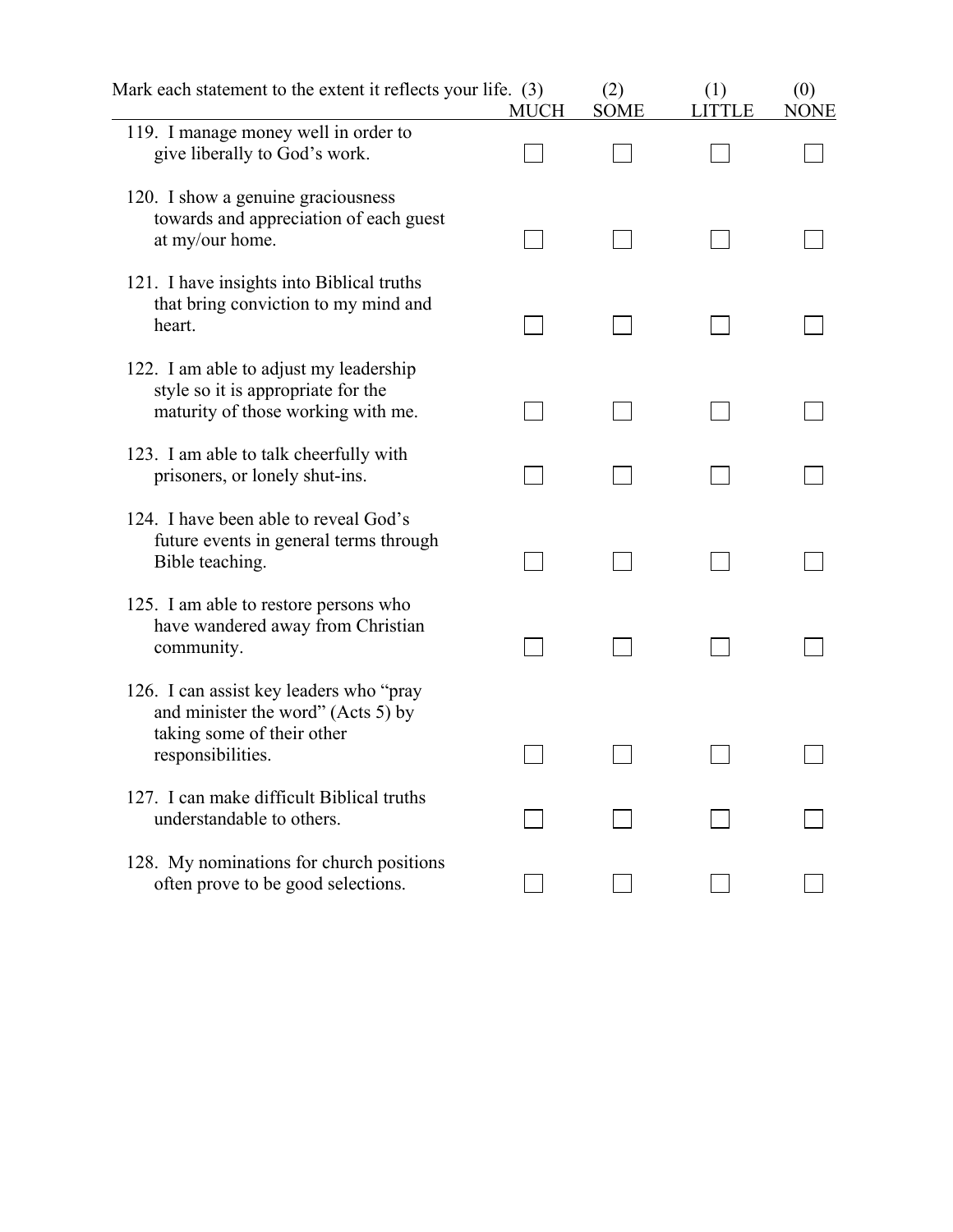### **SPIRITUAL GIFTS WORKSHEET**

| 1. To complete the inventory, transfer your answers to the grid below. Be sure to follow the sequence correctly (from top down, then |
|--------------------------------------------------------------------------------------------------------------------------------------|
| on to the next column, etc.) Each number in the grid corresponds to a statement number.                                              |
|                                                                                                                                      |

|                |    |    |    |    |    |     |     | <b>ROW</b>     | <b>TOTAL</b> | <b>GIFT</b> |
|----------------|----|----|----|----|----|-----|-----|----------------|--------------|-------------|
|                | 17 | 33 | 49 | 65 | 81 | 97  | 113 | A              |              |             |
| $\overline{2}$ | 18 | 34 | 50 | 66 | 82 | 98  | 114 | $\mathbf{B}$   |              |             |
| 3              | 19 | 35 | 51 | 67 | 83 | 99  | 115 | $\mathcal{C}$  |              |             |
| $\overline{4}$ | 20 | 36 | 52 | 68 | 84 | 100 | 116 | D              |              |             |
| 5              | 21 | 37 | 53 | 69 | 85 | 101 | 117 | E              |              |             |
| 6              | 22 | 38 | 54 | 70 | 86 | 102 | 118 | $\overline{F}$ |              |             |
| $\mathbf{r}$   | 23 | 39 | 55 | 71 | 87 | 103 | 119 | G              |              |             |
| 8              | 24 | 40 | 56 | 72 | 88 | 104 | 120 | H              |              |             |
| 9              | 25 | 41 | 57 | 73 | 89 | 105 | 121 |                |              |             |
| 10             | 26 | 42 | 58 | 74 | 90 | 106 | 122 |                |              |             |
| 11             | 27 | 43 | 59 | 75 | 91 | 107 | 123 | K              |              |             |
| 12             | 28 | 44 | 60 | 76 | 92 | 108 | 124 |                |              |             |
| 13             | 29 | 45 | 61 | 77 | 93 | 109 | 125 | M              |              |             |
| 14             | 30 | 46 | 62 | 78 | 94 | 110 | 126 | N              |              |             |
| 15             | 31 | 47 | 63 | 79 | 95 | 111 | 127 | $\overline{O}$ |              |             |
| 16             | 32 | 48 | 64 | 80 | 96 | 112 | 128 | $\mathbf{P}$   |              |             |

2. To compute your scores, add up the eight numbers in each row and place the sum in the "Total" column.

3. In the "Gift" Column, record the gift titles listed below (i.e., write "Administration in row "A," etc.)

**KEY** 

| Row A Administration |
|----------------------|
| Row B Apostleship    |
| Row C Discernment    |
| Row D Evangelism     |

|             | Row E Exhortation |
|-------------|-------------------|
| Row F Faith |                   |
|             | Row G Giving      |
|             | Row H Hospitality |

Row K Mercy Row O Teaching Row L Prophecy Row P Wisdom

Row I Knowledge Row M Shepherding Row J Leadership Row N Helps/Service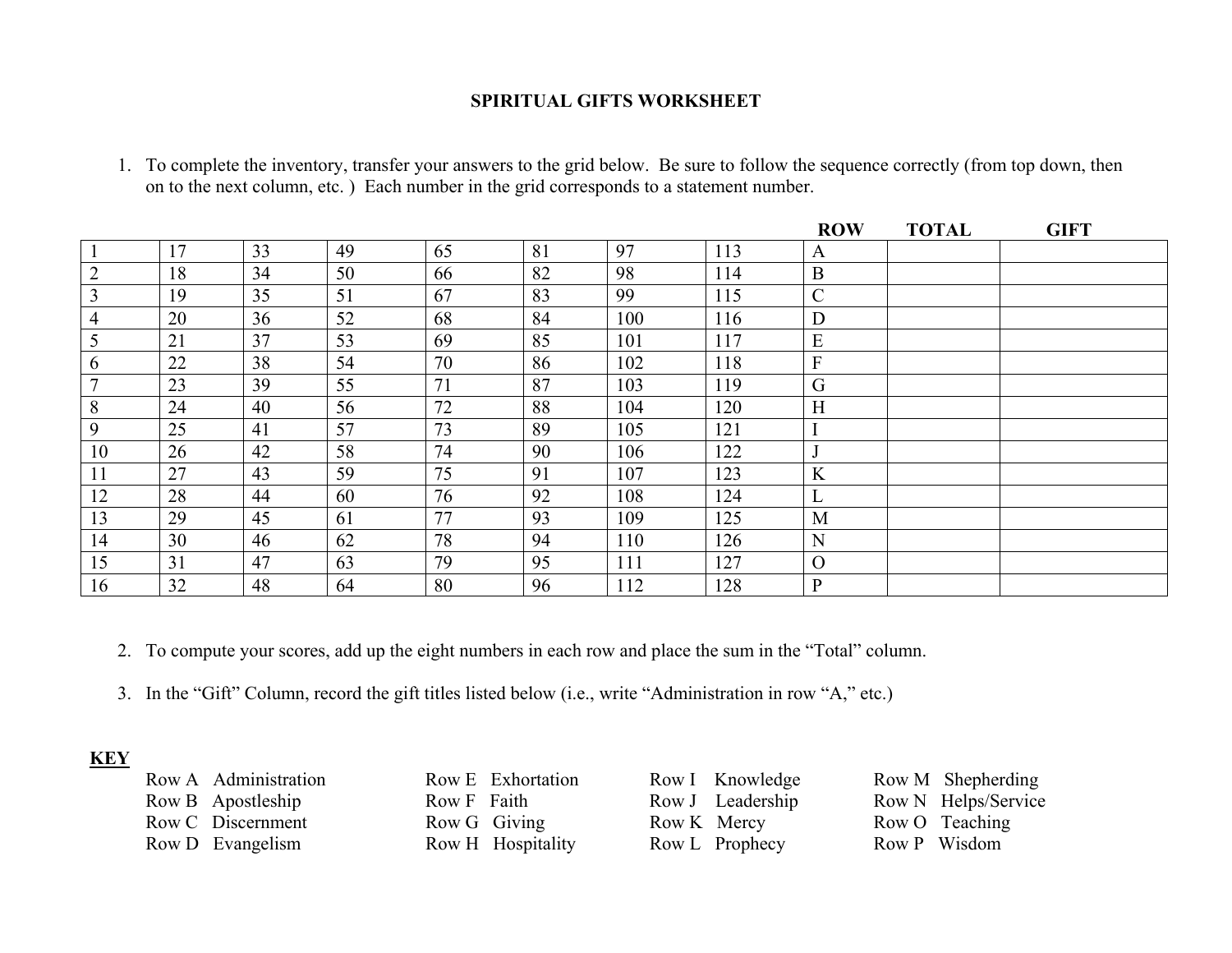### **GLOSSARY OF SELECTED SPIRITUAL GIFTS**\*

| <b>APOSTLESHIP</b> | A New Testament office, represented today by the Spirit-given<br>ability to minister cross-culturally with the goal of planting churches.                                                                                                           |
|--------------------|-----------------------------------------------------------------------------------------------------------------------------------------------------------------------------------------------------------------------------------------------------|
| <b>PROPHECY</b>    | The special ability to cause the authoritative word of God's truth to<br>shine (II Peter 1:19, I Cor. 14:3). It includes congregational<br>preaching and lay utterances which explain and apply God's<br>revelation for correction and edification. |
| <b>EVANGELISM</b>  | The special ability to act as a productive instrument of God in soul-<br>winning.                                                                                                                                                                   |
| <b>SHEPHERDING</b> | The special ability to effectively guide, feed, and protect a flock of<br>followers in Christ – also known as pastoring.                                                                                                                            |
| <b>TEACHING</b>    | The special ability to give a detailed understanding of Biblical truths<br>to those willing to learn.                                                                                                                                               |
| <b>EXHORTATION</b> | The special ability to come alongside another in need of<br>encouragement, challenge or earnest advice.                                                                                                                                             |
| <b>KNOWLEDGE</b>   | The special ability to master God's revealed truths in Scripture.                                                                                                                                                                                   |
| <b>WISDOM</b>      | A special ability to use knowledge effectively coupled with a<br>reverential awe of God.                                                                                                                                                            |
| <b>HELPS</b>       | The special ability to provide timely assistance that releases other<br>Christian workers for direct spiritual ministry.                                                                                                                            |
| <b>HOSPITALITY</b> | The special ability to provide an open home to those in need of food,<br>lodging and fellowship, or a refuge to a bruised individual.                                                                                                               |
| <b>GIVING</b>      | The special ability to earn money, manage it well and wisely give for<br>the Lord's work.                                                                                                                                                           |
|                    | <b>ADMINISTRATION</b> The special ability of working with and through followers toward<br>achieving Biblical goals and organizational objectives.                                                                                                   |
| <b>MERCY</b>       | The special ability to aid the suffering or undeserving, and to spare<br>them from punishment or penalties justly deserved.                                                                                                                         |
| <b>FAITH</b>       | An unusual ability to trust in the presence and power of God and to<br>act on this trust.                                                                                                                                                           |
| <b>DISCERNMENT</b> | The special ability to distinguish between truth and error, good and<br>evil, the Spirit of God and the spirit of Antichrist.                                                                                                                       |
| <b>LEADERSHIP</b>  | The special ability to set goals and to motivate others toward their<br>accomplishment in the Body of Christ.                                                                                                                                       |

**\*** In contrast to talents or strengths which are also marked by ease, competence and job, spiritual gifts are further characterized by serving one another as good stewards with God's strength, and by glorifying God in Jesus Christ. (I. Peter 4:10, 11 NASB)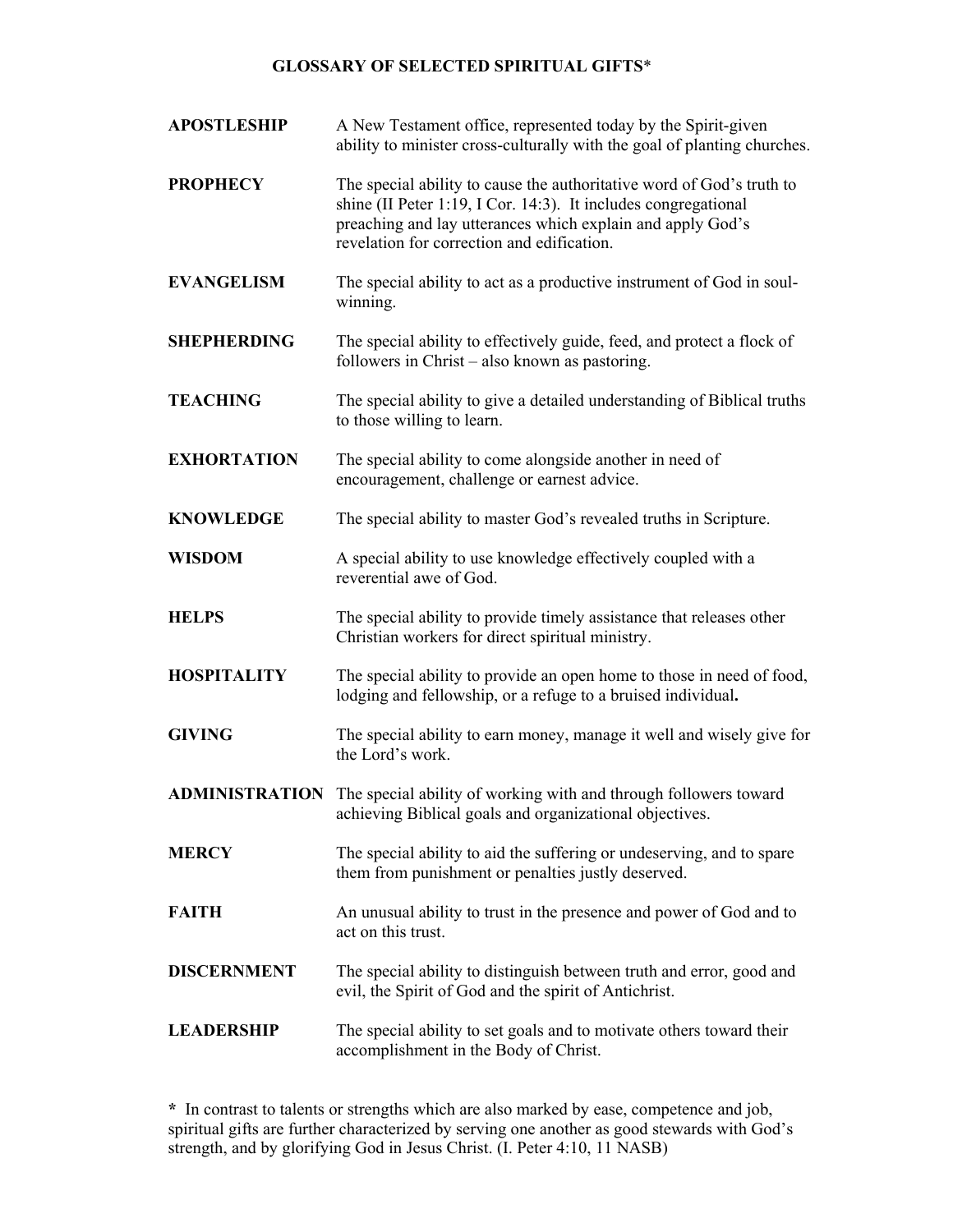# **INVENTORY ANALYSIS QUESTIONS**

Now you are ready to answer the following questions to help you understand your scores!

|    | 1. Gifts with 3 highest scores.                                                |                                                                                                                                                                                               |
|----|--------------------------------------------------------------------------------|-----------------------------------------------------------------------------------------------------------------------------------------------------------------------------------------------|
|    |                                                                                | $\mathbf{b}$ .                                                                                                                                                                                |
|    |                                                                                |                                                                                                                                                                                               |
|    |                                                                                | 2. Of the gifts with lower scores, which ones have had little chance for expression through my<br>own actions? (Such untried low scores should still be considered as potential gifts.)<br>a. |
|    |                                                                                |                                                                                                                                                                                               |
|    |                                                                                |                                                                                                                                                                                               |
|    | recognition from mature Christians?                                            | 3. Of the gifts in which I scored relatively high, which ones have been affirmed by unsolicited                                                                                               |
|    |                                                                                | a.                                                                                                                                                                                            |
|    |                                                                                | $\mathbf{b}$ .                                                                                                                                                                                |
|    |                                                                                |                                                                                                                                                                                               |
| 4. |                                                                                | Which of my high scoring areas were confirmed by high scores in the same areas by my<br>spouse or other mature Christians answering the test questions with their perceptions of me?          |
|    |                                                                                |                                                                                                                                                                                               |
|    |                                                                                |                                                                                                                                                                                               |
|    | 5. If I could wish for three spiritual gifts, these are the ones I would pick: |                                                                                                                                                                                               |
|    |                                                                                | a.                                                                                                                                                                                            |
|    |                                                                                | b.                                                                                                                                                                                            |
|    |                                                                                |                                                                                                                                                                                               |
| 6. | These are three spiritual gifts I personally do not get excited about:         | c.<br>a.                                                                                                                                                                                      |
|    |                                                                                |                                                                                                                                                                                               |
|    |                                                                                | b.<br><u> 1989 - Johann Stein, mars an de Brazilia (b. 1989)</u>                                                                                                                              |
|    |                                                                                | c.<br>7. Of the many kinds of service and ministry roles involved in the work of the church, which                                                                                            |
|    | ones seem most appropriate to express my gifts?                                | a.                                                                                                                                                                                            |
|    |                                                                                |                                                                                                                                                                                               |
|    |                                                                                |                                                                                                                                                                                               |
|    |                                                                                | c.                                                                                                                                                                                            |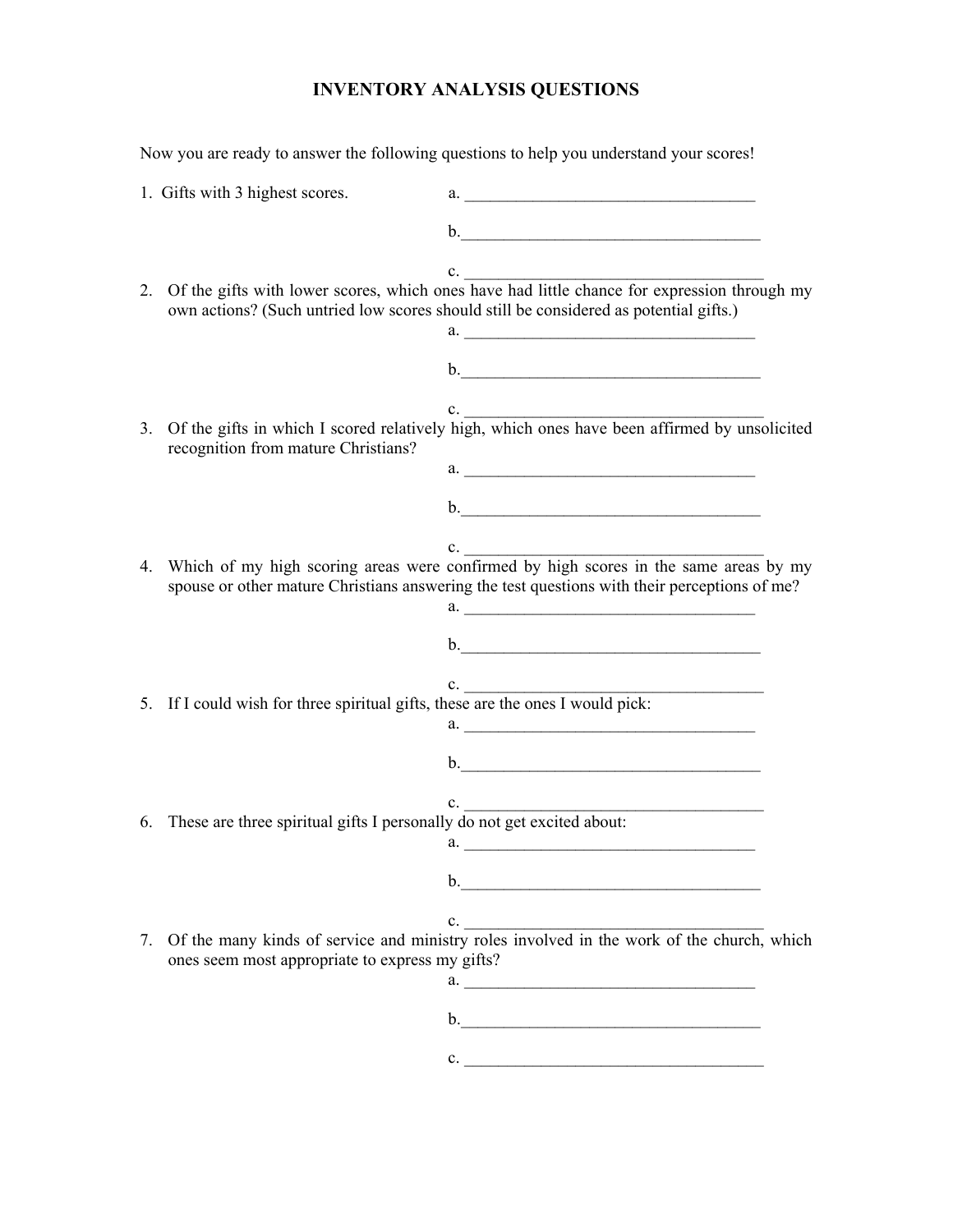#### **SERVICE OPPORTUNITIES**

Name again your three dominant gifts according to the Inventory.

"Being Gifts" (Faith, Wisdom, Discernment, and Knowledge) will assist you greatly with any of the other ministry gifts. If any of these four were among your three highest scores, replace them with gifts receiving the next highest scores until you have three "action gifts."

For each of these three gifts, place an "X" beside the areas of service in which you would consider using it.

### **PUBLIC GIFTS**

# **Apostleship** Missions committee member Short or long-term missionary Campus crusade worker Inner city evangelism<br>Professional or technician in Wycliff Bible Translator Professional or technician in another country (also to witness) \_\_\_\_\_\_\_\_ Other: \_\_\_\_\_\_\_\_\_\_\_\_\_\_\_\_\_\_\_\_\_ \_\_\_\_\_\_ Other:\_\_\_\_\_\_\_\_\_\_\_\_\_\_\_\_\_\_\_\_ **Teaching** Sunday School/Bible teacher **Example 3** Home Bible study facilitator Teaching elder Camp counselor Youth fellowship Bible teacher **Pastor or associate** Intervarsity Bible study leader **Example 2018** Other: Other: **Evangelism**<br>Evangelistic visitation Evangelism committee member Regularly sharing my faith Leader for evangelistic meetings (witnessing) (e.g. film showings)<br>Child Evangelism summer<br>Other:  $Other:$ Traveling college-age evangelism team **Prophecy** \_\_\_\_\_\_Congregational preacher \_\_\_\_\_\_Large Bible class teacher Bible teacher **Example 1988** Bible conference speaker **Conference Speaker** Other: Other:  $\qquad \qquad \qquad$ **Shepherding** Elder or Deacon **Elder** or Deacon **Elder** or Deacon **Elder** for in-depth Sunday School (S.S.) teacher sharing and ministering to one \_\_\_\_\_\_Children's club worker another Singles or "Singles Again" pastor Touth pastor Youth pastor \_\_\_\_\_\_Discipleship pastor \_\_\_\_\_\_\_Other:\_\_\_\_\_\_\_\_\_\_\_\_\_\_\_\_\_\_\_\_ Senior pastor or other pastor to families \_\_\_\_\_\_Other:\_\_\_\_\_\_\_\_\_\_\_\_\_\_\_\_\_\_\_\_\_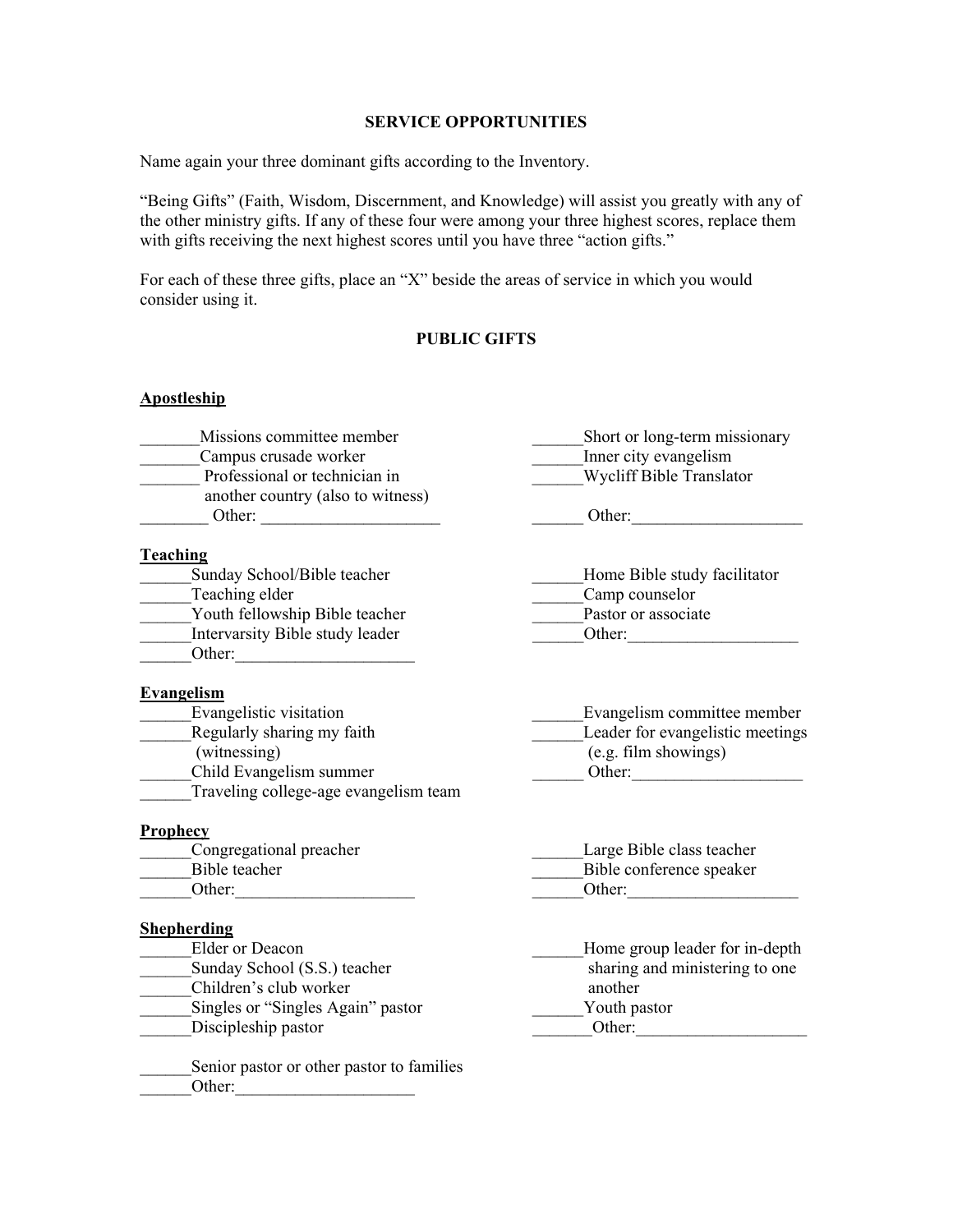### **Helps**

| Singing in the choir               | Cleaning                         |
|------------------------------------|----------------------------------|
| Cooking or serving food            | Singing in duets, trios, etc.    |
| Decorating for special occasions   | Helping in work projects         |
| Playing an instrument              | Typing letters, etc.             |
| (name instrument                   | Assisting in office work         |
| Ushering                           | Helping in areas such as:        |
| Assisting with youth               | library                          |
| prefer: boys girls mixed           | nursery                          |
| Helping with the radio, TV or tape | children's church                |
| ministry                           | VBS                              |
| Assisting in transportation        | baby-sitting                     |
| Assisting with sports program      | Other:                           |
| Helping with art layout and design | Teaching a craft                 |
| Using my skill for work at church  | Sewing                           |
| when needed as a                   | Planning bulletin board publicit |
| carpenter painter                  | Helping maintain church vehicl   |
| plumber electrician                | Helping maintain church groun    |
| mechanic secretary                 | Other:                           |
| Other:                             |                                  |

### **Hospitality**

| Church greeter, official or        | Care for adopted or foster children |  |  |
|------------------------------------|-------------------------------------|--|--|
| spontaneous                        |                                     |  |  |
| Open my home for                   | Developing deep relationships in    |  |  |
| Bible study                        | home with guests                    |  |  |
| Youth activities                   | Temporary refuge for deeply         |  |  |
| Social functions                   | troubled persons                    |  |  |
| Overnight $(s)$ for visiting       | Host and witness to live-in         |  |  |
| speakers/music groups              | international students              |  |  |
| Other:                             | Other:                              |  |  |
| <b>Mercy</b>                       |                                     |  |  |
| Visit shut-ins                     | Give nursing care                   |  |  |
| Visit sick in hospitals            | Work with unwed mothers             |  |  |
| Visit those in prison              | Comforting the undeserving          |  |  |
| Work in a rescue mission           | Social worker                       |  |  |
| Use my voice or musical instrument | Work with special needs             |  |  |
| Other:                             | Other:                              |  |  |

Planning bulletin board publicity Helping maintain church vehicles Helping maintain church grounds